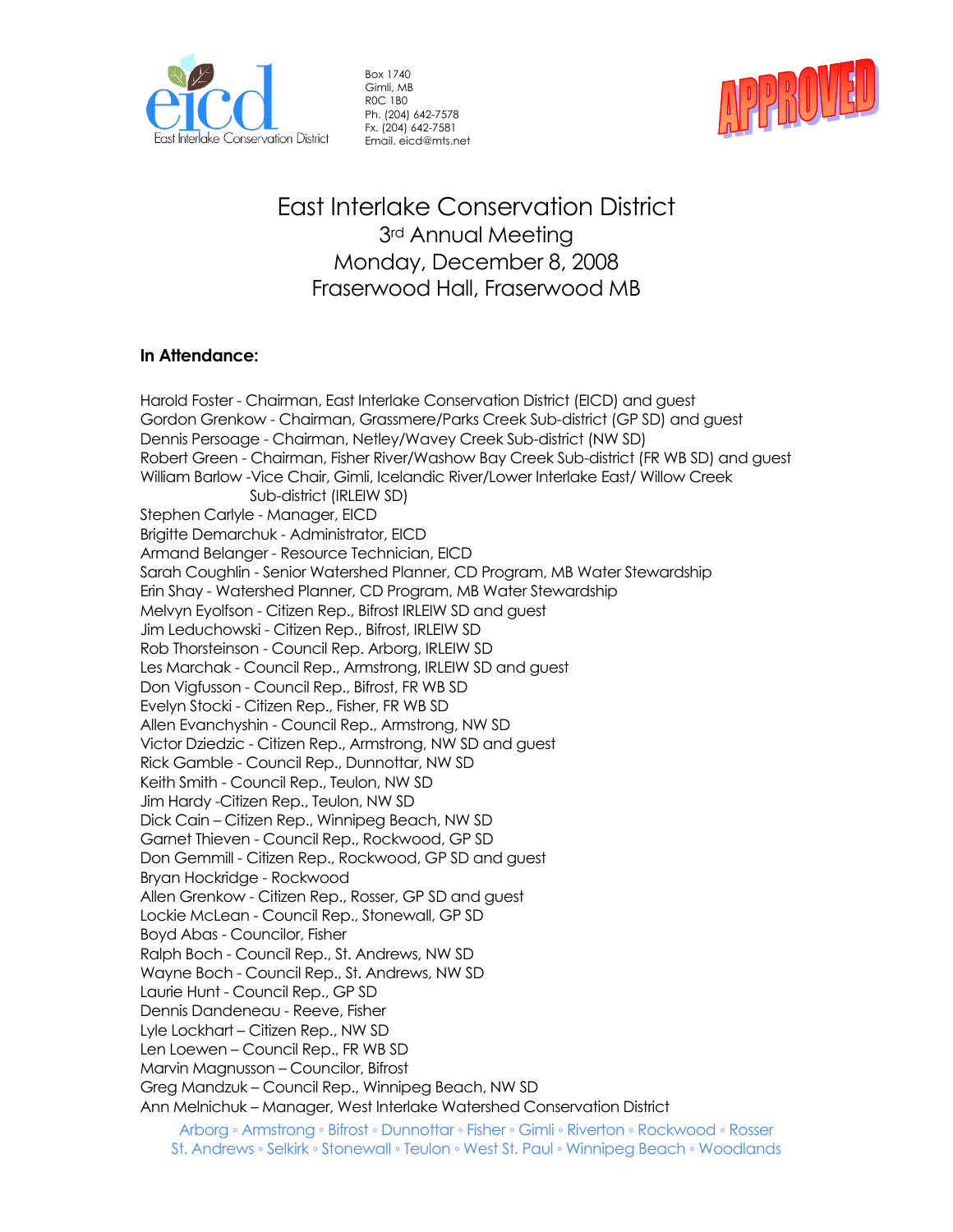Gary Michaluk – Citizen Rep., NW SD and guest Garry Peltz – Council Rep., GP SD, and guest Gordie Wevursky – Councilor, Fisher

# **3.1 Call to Order**

Harold Foster called meeting to order at 5:15 pm.

# **3.2 Approval of Agenda**

**MOTION:** Be it resolved that the agenda be approved as presented. **Resolution 302-3.2-08 D. Persoage – R. Boch** 

## **CARRIED**

# **3.3 Approval of the December 3rd, 2007, 2nd EICD AGM minutes MOTION:** Be it resolved that the agenda be approved as presented. **Resolution 303-3.3-08 G. Mandzuk – R. Thorsteinson**

**CARRIED** 

## **3.4 Chairman's and Manager's Reports**

(as per report handout)

- **3.5 Supper**
- **3.6 Icelandic – Washow Bay IWMP**

### **3.7 Elections of Sub-district Chairspersons**

# **3.7.1 -Fisher River and Washow Bay Creek SD**

*PRESENT: Robert Green, Donald Vigfusson, Evelyn Stocki, Len Loewen (4 out of 4 present)*

- R. Green calls meeting to order at 7:27 pm.
	- Members felt that there weren't enough meetings in 2008.
		- R. Green stated that the Fisher River Sub-district did have a couple of joint meetings with the Icelandic River/LEI/WC Sub-district.
	- L. Loewen stated that he really enjoyed the MCDA convention especially the presentation from David Marshall regarding the Fraser River Basin Council. He stated that the EICD should send R. Green to the February 2009 meeting in BC.
	- E. Stocki would like the EICD to host a composter sale at the RM of Fisher.
- R. Green turns floor over to E. Shay
- E. Shay opens floor to nominations

Arborg ◦ Armstrong ◦ Bifrost ◦ Dunnottar ◦ Fisher ◦ Gimli ◦ Riverton ◦ Rockwood ◦ Rosser St. Andrews ◦ Selkirk ◦ Stonewall ◦ Teulon ◦ West St. Paul ◦ Winnipeg Beach ◦ Woodlands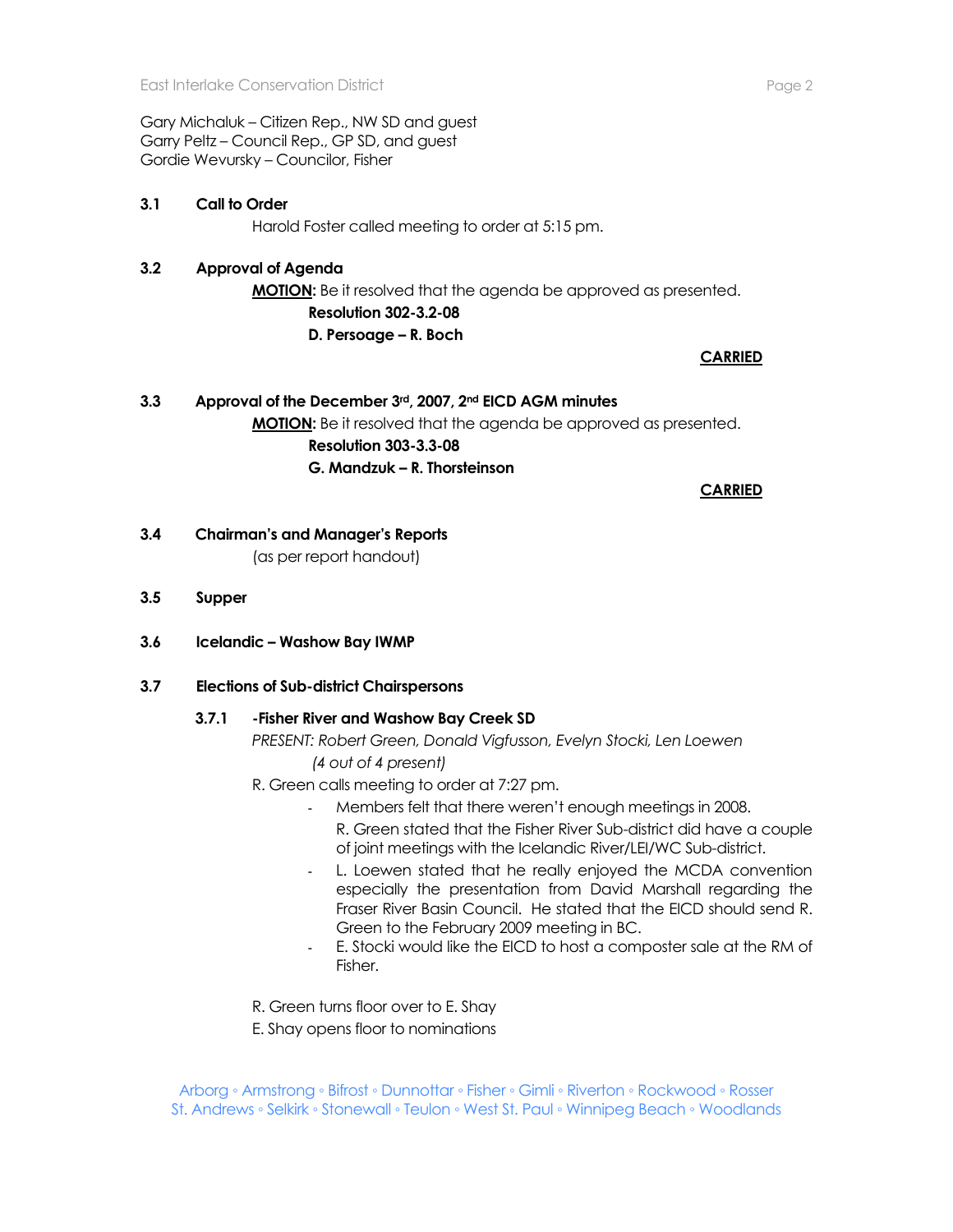D. Vigfusson Nominates Robert Green as Chairperson E. Stocki seconds it Second call for Nomination Third and Final call for Nomination L. Loewen moves that Nomination Cease **Resolution 304-3.7.1-08 CARRIED**

 L. Loewen Nominates Donald Vigfusson as Vice Chairperson E. Stocki seconds it Second call for Nomination Third and Final call for Nomination E. Stocki moves that Nomination Cease **Resolution 305-3.7.1-08 CARRIED** E. Shay turns floor back over to R. Green R. Green adjourns the meeting at 7:37 pm **3.7.2 -Grassmere and Parks Creek SD** *PRESENT: Gordon Grenkow, Allen Grenkow, Garry Peltz, Don Gemmill, Wayne Boch, Lockie McLean (6 out of 11 present)* G. Grenkow calls meeting to order at 7:40 pm - Garnet Thievin absent but stated he would accept the Vice Chairperson position. G. Grenkow turns floor over to E. Shay E. Shay opens floor to nominations L. McLean Nominates Gordon Grenkow as Chairperson D. Gemmill seconds it Second call for Nomination Third and Final call for Nomination G. Peltz moves that Nomination Cease **Resolution 306-3.7.2-08 CARRIED** G. Peltz Nominates Garnet Thievin as Vice Chairperson A. Grenkow seconds it Second call for Nomination Third and Final call for Nomination W. Boch moves that Nomination Cease **Resolution 307-3.7.2-08 CARRIED**

Arborg ◦ Armstrong ◦ Bifrost ◦ Dunnottar ◦ Fisher ◦ Gimli ◦ Riverton ◦ Rockwood ◦ Rosser St. Andrews ◦ Selkirk ◦ Stonewall ◦ Teulon ◦ West St. Paul ◦ Winnipeg Beach ◦ Woodlands

E. Shay turns floor back over to G. Grenkow G. Grenkow adjourns the meeting at 7:46 pm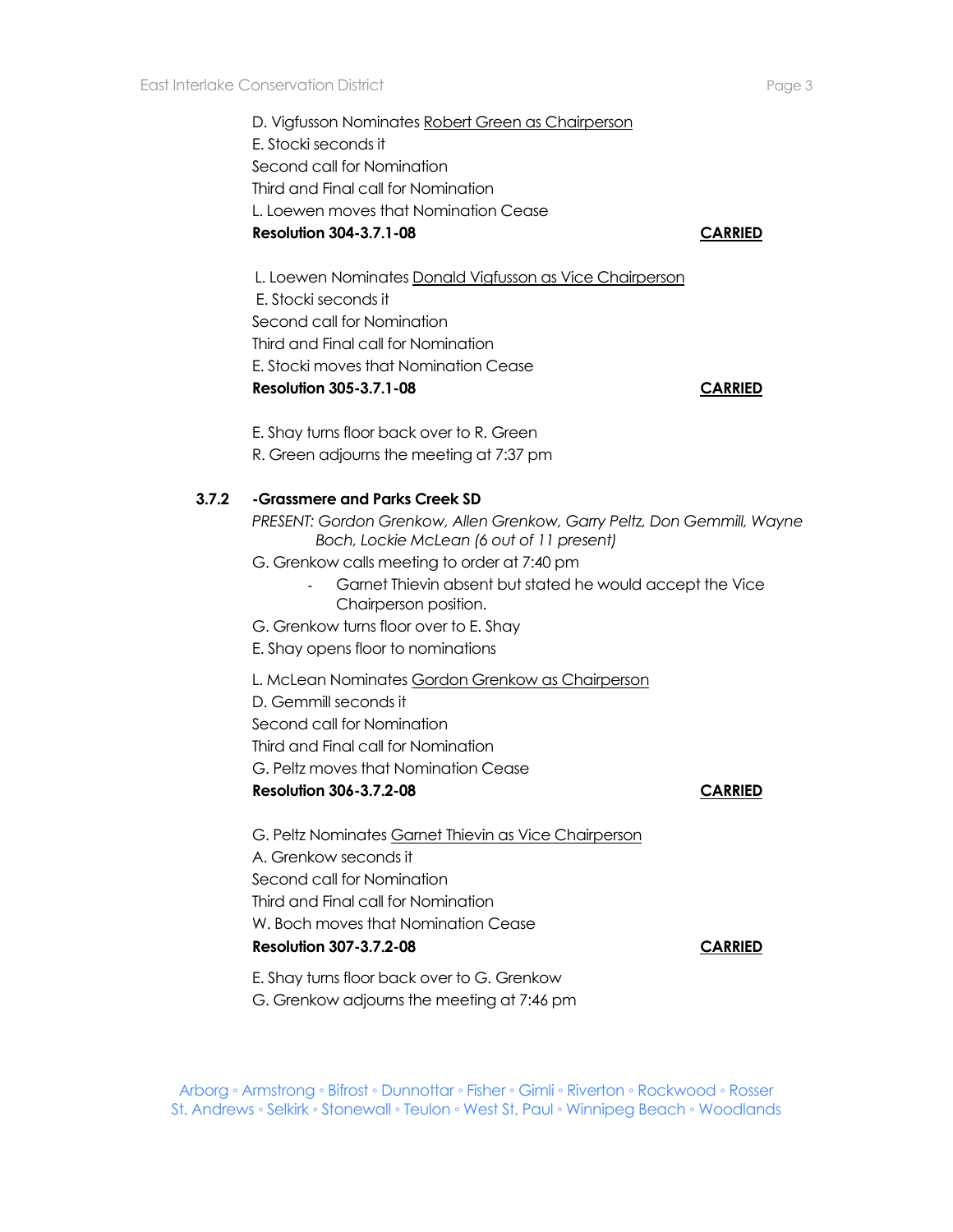# **3.7.3 - Icelandic River and Lower East Interlake/Willow Creek SD**

*PRESENT: Harold Foster, Les Marchak, William Barlow, Jim Leduchowski, Melvyn Eyolfson, Robert Thorsteinson, (6 out of 11 present)*

H. Foster calls meeting to order at 7:49 pm

H. Foster turns floor over to E. Shay

E. Shay opens floor to Nominations

L. Marchak Nominates Harold Foster as Chairperson

J. Leduchowski seconds it

Second call for Nominations

Third and Final call for Nomination

R. Thorsteinson moves that Nomination Cease

### **Resolution 308-3.7.3-08 CARRIED**

R. Thorsteinson Nominates William Barlow as Vice Chairperson L. Marchak seconds it Second call for Nomination Third and Final call for Nomination M. Eyolfson moves that Nomination Cease **Resolution 309-3.7.3-08 CARRIED**

E. Shay turns floor back over to H. Foster H. Foster adjourns the meeting at 7:51 pm

# **3.7.4 - Netley and Wavey Creek SD**

*PRESENT: Dennis Persoage, Rick Gamble, Dick Cain, Keith Smith, Victor Dziedzic, Jim Hardy, Allen Evanchyshin, Ralph Boch, Gary Michaluk, Lyle Lockhart (10 out of 12 present)*

- D. Persoage called meeting to order at 7:53 pm
- D. Persoage turns floor over to E. Shay
- E. Shay opens floor to nominations

R. Gamble Nominates D. Persoage as Chairperson

K. Smith seconds it

Second call for Nomination

Third and Final call for Nomination

D. Cain moves that Nomination Cease

### **Resolution 310-3.7.4-08 CARRIED**

D. Persoage Nominates R. Gamble as Vice Chairperson R. Boch seconds it Second call for Nominations Third and Final call for Nomination K. Smith moves that Nomination Cease **Resolution 311-3.7.4-08 CARRIED**

Arborg ◦ Armstrong ◦ Bifrost ◦ Dunnottar ◦ Fisher ◦ Gimli ◦ Riverton ◦ Rockwood ◦ Rosser St. Andrews ◦ Selkirk ◦ Stonewall ◦ Teulon ◦ West St. Paul ◦ Winnipeg Beach ◦ Woodlands